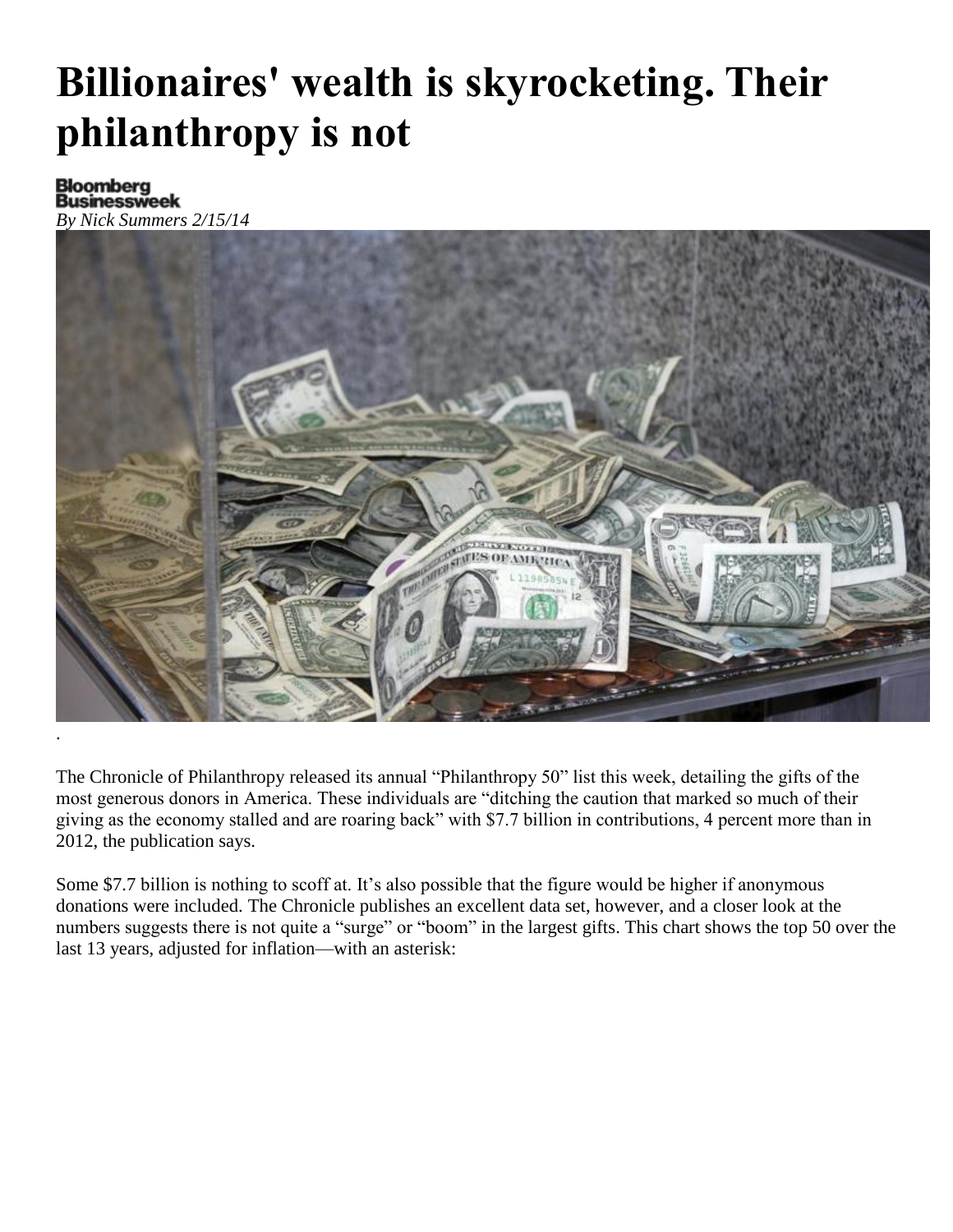## Chronicle of Philanthropy Top 50 (minus Buffett)



Data: Chronicle of Philanthropy

Adjusted for inflation. Excludes Warren Buffett's \$36.1 billion gift in 2006.

Why the asterisk? To make the trend more readable, that chart omits the most sizable gift in memory: Warren Buffett's 2006 commitment of \$36.1 billion to the Bill and Melinda Gates Foundation. Here's the complete picture:

## **Chronicle of Philanthropy Top 50 (including Buffett)**





Giving is up since the financial crisis. But while the stock market has made a complete recovery, top-50 philanthropy has clearly not. And this kind of giving has not nearly kept pace with the rise in American